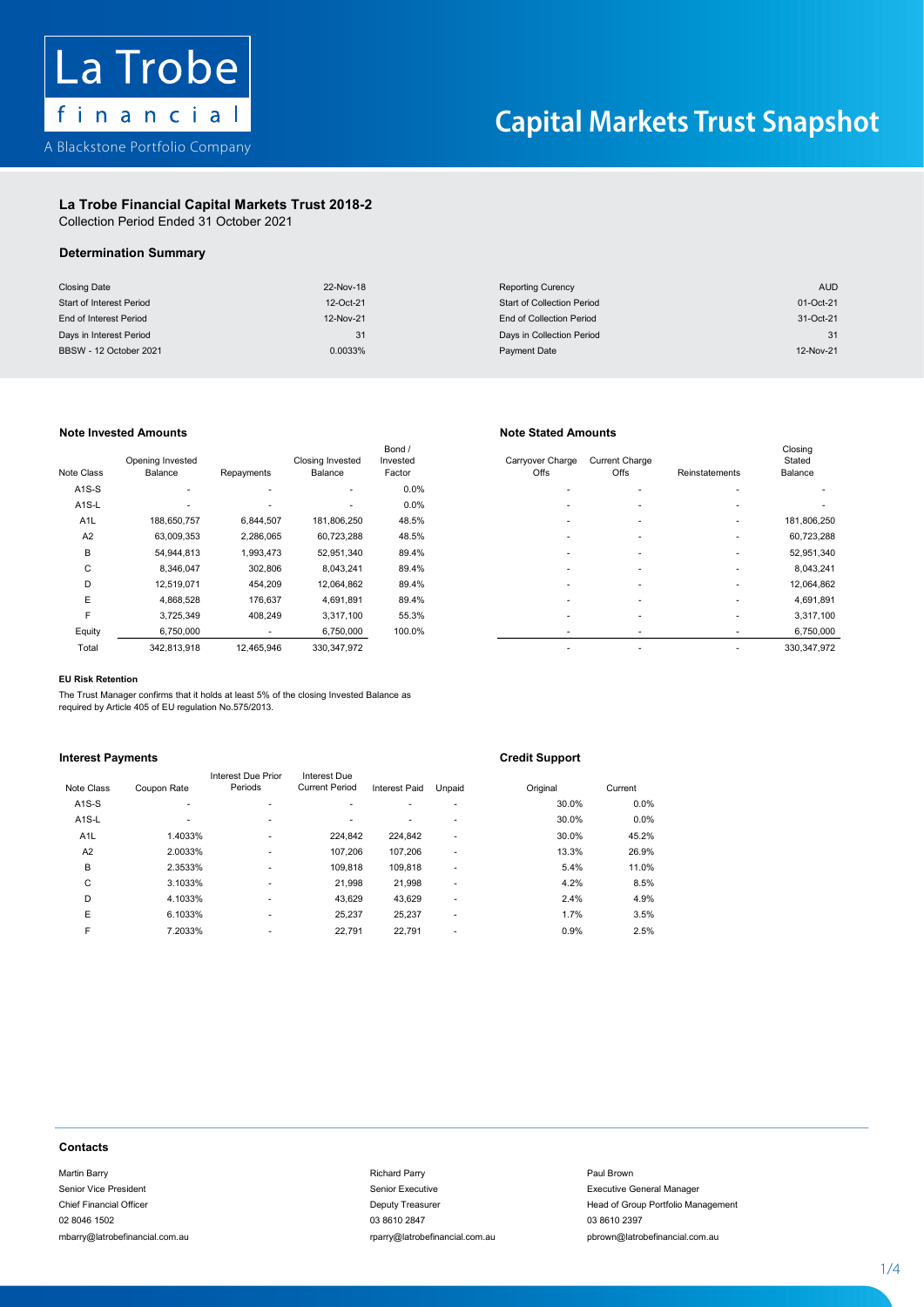

## La Trobe Financial Capital Markets Trust 2018-2 La Trobe Financial Capital Markets Trust 2018-2

Collection Period Ended 31 October 2021 Collection Period Ended 31 October 2021

# Determination Summary

| <b>Closing Date</b>      | 22-Nov-18 | <b>Reporting Curency</b>          | <b>AUD</b> |
|--------------------------|-----------|-----------------------------------|------------|
| Start of Interest Period | 12-Oct-21 | <b>Start of Collection Period</b> | 01-Oct-21  |
| End of Interest Period   | 12-Nov-21 | End of Collection Period          | 31-Oct-21  |
| Days in Interest Period  | 31        | Days in Collection Period         | 31         |
| BBSW - 12 October 2021   | 0.0033%   | Payment Date                      | 12-Nov-21  |

### Opening Balance 150,000 Weighted average test 5.09% 3.80% Yes Expense Reserve Thresholds

| <b>Closing Balance</b> | 150,000 | Repayments       |
|------------------------|---------|------------------|
| Draws                  |         |                  |
| Additions              |         | Available income |
| <b>Opening Balance</b> | 150.000 | Weighted averag  |
|                        | Balance |                  |

|                        | Balance   |
|------------------------|-----------|
| Opening Balance        | 2,200,000 |
| Additions              | 0         |
| Draws                  |           |
| <b>Closing Balance</b> | 2,200,000 |

|                        | Balance   |
|------------------------|-----------|
| Opening Balance        | 1,450,387 |
| <b>Additions</b>       | 28.190    |
| Draws                  |           |
| <b>Closing Balance</b> | 1,478,577 |

|                 | Balance |                                                          |           |
|-----------------|---------|----------------------------------------------------------|-----------|
| Opening Balance |         | <b>Stepdown Criteria</b>                                 |           |
| Additions       |         |                                                          | Satisfied |
| Draws           |         | a. No Class A1S-S Notes or Class A1S-L Notes outstanding | Yes       |
| Closing Balance |         | b. Class A Subordination Percentage                      | Yes       |

|                               | Balance   |                                                                                                                                                                            |
|-------------------------------|-----------|----------------------------------------------------------------------------------------------------------------------------------------------------------------------------|
| Opening Balance               |           | <b>Call Option Trigger</b>                                                                                                                                                 |
| Draws                         |           | The Payment Date which occurs on the earlier of:                                                                                                                           |
| Reimbursements                |           | a. 12th November 2022; and                                                                                                                                                 |
| Closing Balance               |           | b. the first Payment date on which the aggregate Invested Amounts of all Notes,<br>expressed as a percentage of the aggregate Initial Invested Amounts of all Notes on the |
| <b>Closing Facility Limit</b> | 4.955.220 | Closing Date, is equal to or less than 25%.                                                                                                                                |

### the serve that the contract of the contract of the contract of the contract of the contract of the contract of the contract of the contract of the contract of the contract of the contract of the contract of the contract of

| <b>AUD</b><br><b>Reporting Curency</b><br>01-Oct-21<br><b>Start of Collection Period</b><br>End of Collection Period<br>31-Oct-21<br>Days in Collection Period<br>31<br>12-Nov-21<br><b>Payment Date</b><br><b>Thresholds</b><br>Satisfied<br>Actual<br>Minimum<br>5.09%<br>Weighted average test<br>3.80%<br>Yes<br>Available income test<br>5.46%<br>3.23%<br>Yes<br><b>Repayments</b><br>Balance<br>501,117<br>Scheduled principal<br>Unscheduled Principal (net of redraws)<br>11,936,641 |
|-----------------------------------------------------------------------------------------------------------------------------------------------------------------------------------------------------------------------------------------------------------------------------------------------------------------------------------------------------------------------------------------------------------------------------------------------------------------------------------------------|
|                                                                                                                                                                                                                                                                                                                                                                                                                                                                                               |
|                                                                                                                                                                                                                                                                                                                                                                                                                                                                                               |
|                                                                                                                                                                                                                                                                                                                                                                                                                                                                                               |
|                                                                                                                                                                                                                                                                                                                                                                                                                                                                                               |
|                                                                                                                                                                                                                                                                                                                                                                                                                                                                                               |
|                                                                                                                                                                                                                                                                                                                                                                                                                                                                                               |
|                                                                                                                                                                                                                                                                                                                                                                                                                                                                                               |
|                                                                                                                                                                                                                                                                                                                                                                                                                                                                                               |
|                                                                                                                                                                                                                                                                                                                                                                                                                                                                                               |
|                                                                                                                                                                                                                                                                                                                                                                                                                                                                                               |
|                                                                                                                                                                                                                                                                                                                                                                                                                                                                                               |
|                                                                                                                                                                                                                                                                                                                                                                                                                                                                                               |
|                                                                                                                                                                                                                                                                                                                                                                                                                                                                                               |
|                                                                                                                                                                                                                                                                                                                                                                                                                                                                                               |
| Total net principal repaid<br>12,437,757                                                                                                                                                                                                                                                                                                                                                                                                                                                      |
|                                                                                                                                                                                                                                                                                                                                                                                                                                                                                               |
| Principal Payment Rate (PPR) - Current month annualised<br>1.7%                                                                                                                                                                                                                                                                                                                                                                                                                               |
| Constant Prepayment Rate (CPR) - Current month annualised<br>34.5%                                                                                                                                                                                                                                                                                                                                                                                                                            |
|                                                                                                                                                                                                                                                                                                                                                                                                                                                                                               |
| <b>Pool Performance</b>                                                                                                                                                                                                                                                                                                                                                                                                                                                                       |
| 723,973,935<br>Portfolio balance at Closing Date                                                                                                                                                                                                                                                                                                                                                                                                                                              |
| 45.9%                                                                                                                                                                                                                                                                                                                                                                                                                                                                                         |
| 0<br>Liquidation amount - current month                                                                                                                                                                                                                                                                                                                                                                                                                                                       |
| 0<br>No. of loans liquidated - current month                                                                                                                                                                                                                                                                                                                                                                                                                                                  |
| $\mathbf 0$<br>Losses - current month                                                                                                                                                                                                                                                                                                                                                                                                                                                         |
| 6,890,104<br>Cumulative liquidation amount                                                                                                                                                                                                                                                                                                                                                                                                                                                    |
| Cumulative no. of loans liquidated<br>11                                                                                                                                                                                                                                                                                                                                                                                                                                                      |
| <b>Cumulative losses</b><br>359,889                                                                                                                                                                                                                                                                                                                                                                                                                                                           |
| 0.02%<br>Annualised loss rate since Closing Date                                                                                                                                                                                                                                                                                                                                                                                                                                              |
|                                                                                                                                                                                                                                                                                                                                                                                                                                                                                               |
| <b>Stepdown Criteria</b>                                                                                                                                                                                                                                                                                                                                                                                                                                                                      |
| Satisfied                                                                                                                                                                                                                                                                                                                                                                                                                                                                                     |
| a. No Class A1S-S Notes or Class A1S-L Notes outstanding<br>Yes                                                                                                                                                                                                                                                                                                                                                                                                                               |
| b. Class A Subordination Percentage<br>Yes                                                                                                                                                                                                                                                                                                                                                                                                                                                    |
| c. Principal Losses<br>Yes                                                                                                                                                                                                                                                                                                                                                                                                                                                                    |
| d. 90 Arrears Days<br>Yes                                                                                                                                                                                                                                                                                                                                                                                                                                                                     |
| e. Stated Amount<br>Yes                                                                                                                                                                                                                                                                                                                                                                                                                                                                       |
|                                                                                                                                                                                                                                                                                                                                                                                                                                                                                               |
| <b>Call Option Trigger</b>                                                                                                                                                                                                                                                                                                                                                                                                                                                                    |
| The Payment Date which occurs on the earlier of:                                                                                                                                                                                                                                                                                                                                                                                                                                              |
| a. 12th November 2022; and                                                                                                                                                                                                                                                                                                                                                                                                                                                                    |
| b. the first Payment date on which the aggregate Invested Amounts of all Notes,<br>expressed as a percentage of the aggregate Initial Invested Amounts of all Notes on the                                                                                                                                                                                                                                                                                                                    |
| Closing Date, is equal to or less than 25%.                                                                                                                                                                                                                                                                                                                                                                                                                                                   |
|                                                                                                                                                                                                                                                                                                                                                                                                                                                                                               |

| <b>Retention Amount Ledger</b>      | Portfolio balance at Closing Date       | 723,973,935 |
|-------------------------------------|-----------------------------------------|-------------|
| Balance                             | Pool Factor                             | 45.9%       |
| Opening Balance<br>1,450,387        | Liquidation amount - current month      | 0           |
| Additions<br>28.190                 | No. of loans liquidated - current month | 0           |
| Draws                               | Losses - current month                  | 0           |
| <b>Closing Balance</b><br>1.478.577 | Cumulative liquidation amount           | 6,890,104   |
|                                     | Cumulative no. of loans liquidated      | 11          |
|                                     | <b>Cumulative losses</b>                | 359,889     |
| <b>Amortisation Ledger</b>          | Annualised loss rate since Closing Date | 0.02%       |

| Draws                     | a. No Class A1S-S Notes or Class A1S-L Notes outstanding | Yes |
|---------------------------|----------------------------------------------------------|-----|
| Closing Balance           | b. Class A Subordination Percentage                      | Yes |
|                           | c. Principal Losses                                      | Yes |
|                           | d. 90 Arrears Days                                       | Yes |
| <b>Liquidity Facility</b> | e. Stated Amount                                         | Yes |

2/4

2 - 4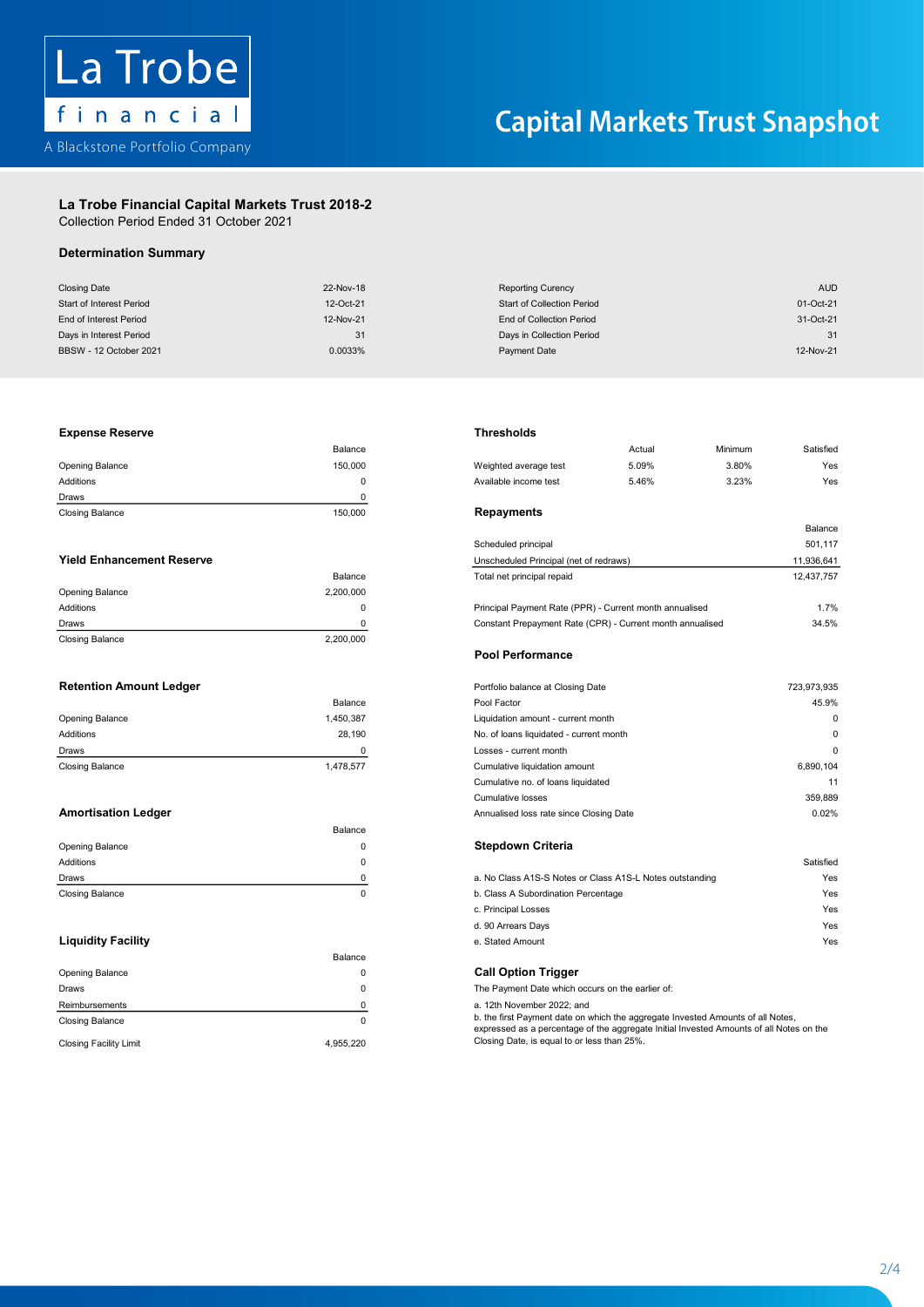

## La Trobe Financial Capital Markets Trust 2018-2 La Trobe Financial Capital Markets Trust 2018-2

As at 31 October 2021 As at 31 October 2021

Pool Summary

| <b>FUUI JUIIIIIIIII</b> |             |                                    |       |
|-------------------------|-------------|------------------------------------|-------|
| Portfolio balance (\$)  | 331.952.395 | Weighted average LVR (%)           | 68.32 |
| Number of loans (#)     | 875         | Maximum current LVR (%)            | 95.32 |
| Average loan size (\$)  | 379.374     | Weighted average seasoning (years) | 4.05  |
| Maximum Ioan size (\$)  | .494.816    | Weighted average Interest Rate (%) | 5.09  |
|                         |             |                                    |       |

|                                 |        |                                         |          |                   | Jumbe                    | ⊿ance                 |               |
|---------------------------------|--------|-----------------------------------------|----------|-------------------|--------------------------|-----------------------|---------------|
| Up to<br>.                      | .      | $\sim$<br>70<br>$\sim$<br>. .<br>$\sim$ | o.u      | .000<br>tnar<br>. | ັ                        | יגי<br>.,396<br>- - - |               |
| $-0.01$<br>$\sim$ $\sim$ $\sim$ | $\sim$ | 0.00000000                              | $\cdots$ |                   | $\overline{\phantom{a}}$ | 0.000000000           | $\sim$ $\sim$ |

| 50.0% to 60.0%                | 131            | 39,306,012              | 11.9          | 100,000 to 200,000                                     | 126      | 20,935,436   | 6.3                                |
|-------------------------------|----------------|-------------------------|---------------|--------------------------------------------------------|----------|--------------|------------------------------------|
| 60.0% to 65.0%                | 85             | 30,415,660              | 9.2           | 200,000 to 300,000                                     | 283      | 70,231,987   | 21.2                               |
| 65.0% to 70.0%                | 127            | 45,569,726              | 13.7          | 300,000 to 400,000                                     | 147      | 50,241,172   | 15.1                               |
| 70.0% to 75.0%                | 173            | 74.480.561              | 22.4          | 400,000 to 500,000                                     | 93       | 41.309.047   | 12.4                               |
| 75.0% to 80.0%                | 191            | 88,495,921              | 26.7          | 500,000 to 600,000                                     | 63       | 34,764,620   | 10.5                               |
| 80.0% to 85.0%                | 41             | 22,693,769              | 6.8           | 600,000 to 700,000                                     | 44       | 28,499,295   | 8.6                                |
| 85.0% to 90.0%                | 4              | 2,287,837               | 0.7           | 700,000 to 800,000                                     | 15       | 11,254,833   | 3.4                                |
| 90.0% to 95.0%                | 3              | 1,814,605               | 0.5           | 800,000 to 900,000                                     | 17       | 14,510,250   | 4.4                                |
| 95.0% to 100.0%               |                | 262,134                 | 0.1           | 900,000 to 1,000,000                                   | 26       | 24,522,540   | 7.4                                |
| Over 100.0%                   | 0              | 0                       | 0.0           | 1,000,000 to 1,500,000                                 | 30       | 34, 341, 819 | 10.3                               |
|                               |                |                         |               | Over 1,500,000                                         | $\Omega$ | $\Omega$     | 0. <sub>C</sub>                    |
| Total                         | 875            | 331,952,395             | 100.0         |                                                        |          |              |                                    |
|                               |                |                         |               | Total                                                  | 875      | 331,952,395  | 100.0                              |
|                               |                |                         |               |                                                        |          |              |                                    |
| <b>Interest Rates</b>         |                |                         |               |                                                        |          |              |                                    |
|                               | Number         | Balance                 | $\frac{0}{0}$ | Seasoning Distribution (Based on Loan Settlement Date) | Number   | Balance      |                                    |
|                               |                |                         |               |                                                        | 0        | 0            | %                                  |
| Up to 3.00%<br>3.00% to 4.00% | 3<br>68        | 1,908,377<br>27,528,168 | 0.6<br>8.3    | Less than 1 year                                       | 0        | 0            | 0. <sub>C</sub><br>0. <sub>C</sub> |
| 4.00% to 4.50%                | 172            | 61,935,794              | 18.7          | 1 to 2 years                                           | 0        | 0            | 0. <sub>C</sub>                    |
| 4.50% to 5.00%                | 136            | 66,275,871              | 20.0          | 2 to 3 years<br>3 to 4 years                           | 636      | 242,115,504  | 72.9                               |
| 5.00% to 5.50%                | 150            | 65,104,461              | 19.6          | 4 to 5 years                                           | 119      | 54,033,722   | 16.3                               |
| 5.50% to 6.00%                | 106            | 45,948,501              | 13.8          | Over 5 years                                           | 120      | 35,803,169   | 10.8                               |
| 6.00% to 6.50%                | 187            | 49,496,995              | 14.9          |                                                        |          |              |                                    |
| 6.50% to 7.00%                | 18             | 5,137,798               | 1.5           | Total                                                  | 875      | 331,952,395  | 100.0                              |
| 7.00% to 8.00%                |                |                         | 2.6           |                                                        |          |              |                                    |
| Over 8.00%                    | 35<br>$\Omega$ | 8,616,430<br>0          | 0.0           |                                                        |          |              |                                    |

### tribution<br>
The Current Balance Distribution<br>
The Current Balance Distribution المسابق المسابق المسابق المسابق المسابق المسابق المسابق المسابق المسابق المسابق المسابق المسابق المسابق المساب<br>المسابق المسابق المسابق المسابق المسابق المسابق المسابق المسابق المسابق المسابق المسابق المسابق المسابق المساب **Current Balance D**

|     |             |         |                        |     |             | %       |
|-----|-------------|---------|------------------------|-----|-------------|---------|
| 119 | 26.626.170  | 8.0     | Less than 100,000      | 31  | 1.341.396   | 0.4     |
| 131 | 39.306.012  | 11.9    | 100,000 to 200,000     | 126 | 20.935.436  | 6.3     |
| 85  | 30.415.660  | 9.2     | 200,000 to 300,000     | 283 | 70.231.987  | 21.2    |
| 127 | 45.569.726  | 13.7    | 300,000 to 400,000     | 147 | 50.241.172  | 15.1    |
| 173 | 74.480.561  | 22.4    | 400,000 to 500,000     | 93  | 41.309.047  | 12.4    |
| 191 | 88.495.921  | 26.7    | 500,000 to 600,000     | 63  | 34.764.620  | 10.5    |
| 41  | 22.693.769  | 6.8     | 600,000 to 700,000     | 44  | 28.499.295  | 8.6     |
| 4   | 2.287.837   | 0.7     | 700,000 to 800,000     | 15  | 11.254.833  | 3.4     |
|     | .814.605    | 0.5     | 800,000 to 900,000     | 17  | 14.510.250  | 4.4     |
|     | 262.134     | 0.1     | 900,000 to 1,000,000   | 26  | 24.522.540  | 7.4     |
|     |             | 0.0     | 1.000.000 to 1.500.000 | 30  | 34.341.819  | 10.3    |
|     |             |         | Over 1,500,000         | 0   |             | 0.0     |
| 875 | 331,952,395 | 100.0   |                        |     |             |         |
|     |             |         | Total                  | 875 | 331,952,395 | 100.0   |
|     | Number      | Balance | %                      |     | Number      | Balance |

|                   | Number | Balance    | %             |                  | Number | Balance     | %     |
|-------------------|--------|------------|---------------|------------------|--------|-------------|-------|
| Up to 3.00%       |        | 1.908.377  | 0.6           | Less than 1 year |        | $\Omega$    | 0.0   |
| 3.00% to 4.00%    | 68     | 27.528.168 | 8.3           | 1 to 2 vears     |        | 0           | 0.0   |
| 4.00% to 4.50%    | 172    | 61.935.794 | 18.7          | 2 to 3 years     |        |             | 0.0   |
| 4.50% to 5.00%    | 136    | 66.275.871 | 20.0          | 3 to 4 years     | 636    | 242.115.504 | 72.9  |
| 5.00% to 5.50%    | 150    | 65.104.461 | 19.6          | 4 to 5 years     | 119    | 54.033.722  | 16.3  |
| 5.50% to 6.00%    | 106    | 45.948.501 | 13.8          | Over 5 years     | 120    | 35.803.169  | 10.8  |
| 6.00% to 6.50%    | 187    | 49.496.995 | 14.9          |                  |        |             |       |
| 6.50% to 7.00%    | 18     | 5.137.798  | 1.5           | Total            | 875    | 331.952.395 | 100.0 |
| $7.0001 + 0.0001$ | $\sim$ | 0.010.100  | $\sim$ $\sim$ |                  |        |             |       |